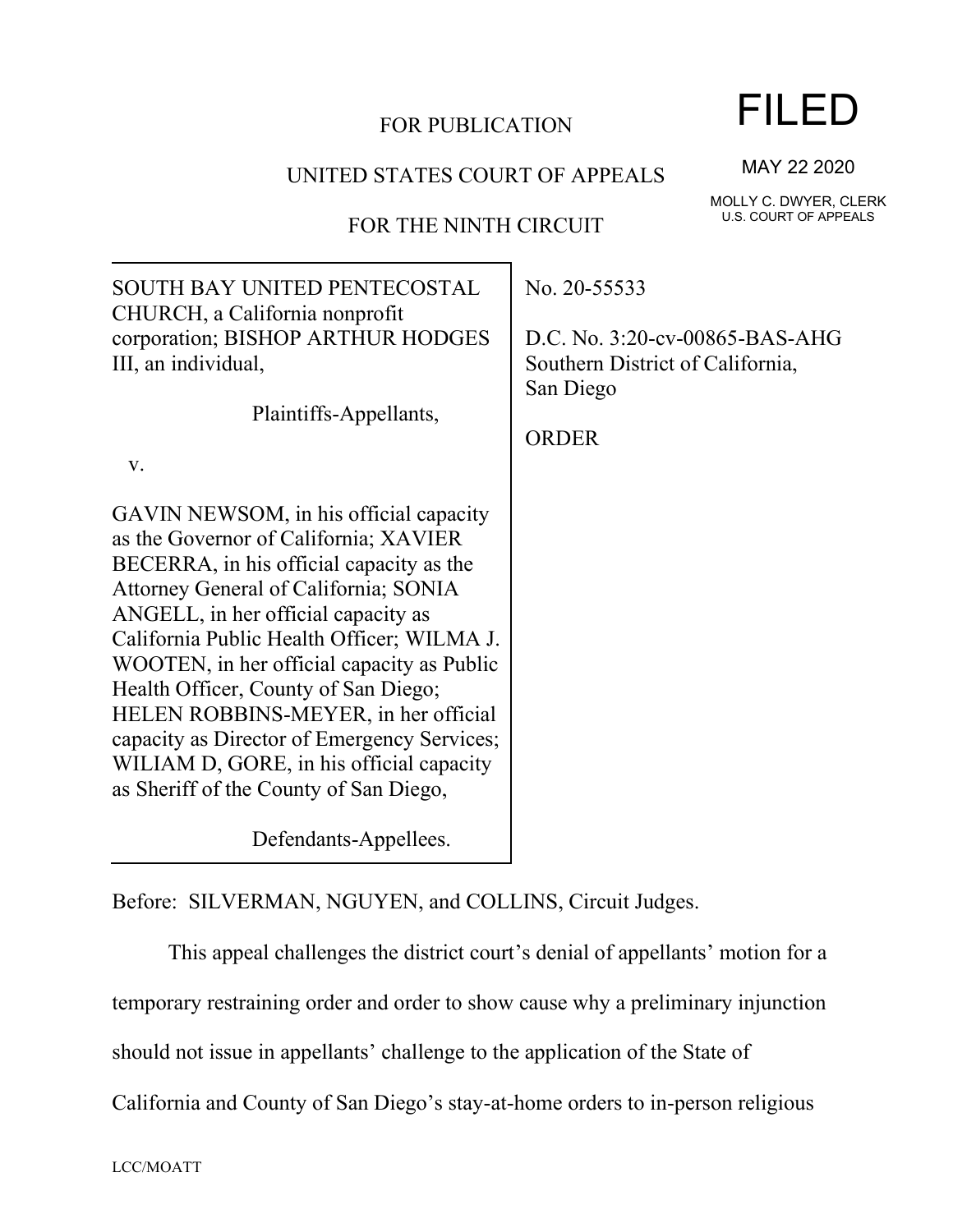services. Appellants have filed an emergency motion seeking injunctive relief permitting them to hold in-person religious services during the pendency of this appeal.

We have jurisdiction to review the denial of a temporary restraining order where, as here, "the circumstances render the denial 'tantamount to the denial of a preliminary injunction.'" *Religious Tech. Ctr., Church of Scientology Int'l, Inc. v. Scott*, 869 F.2d 1306, 1308 (9th Cir. 1989) (internal citation omitted); *see also* 28 U.S.C. § 1292(a)(1). Accordingly, the motion to dismiss for lack of jurisdiction (Docket Entry No. 24) is denied.

The request to take judicial notice (Docket Entry No. 25) is granted.

In evaluating a motion for an injunction pending appeal, we consider whether the moving party has demonstrated that they are likely to succeed on the merits, that they are likely to suffer irreparable harm in the absence of preliminary relief, that the balance of equities tips in their favor, and that an injunction is in the public interest. *See Winter v. Nat. Res. Def. Council, Inc.*, 555 U.S. 7, 20 (2008); *see also Feldman v. Ariz. Sec'y of State's Office*, 843 F.3d 366, 367 (9th Cir. 2016) ("The standard for evaluating an injunction pending appeal is similar to that employed by district courts in deciding whether to grant a preliminary injunction.").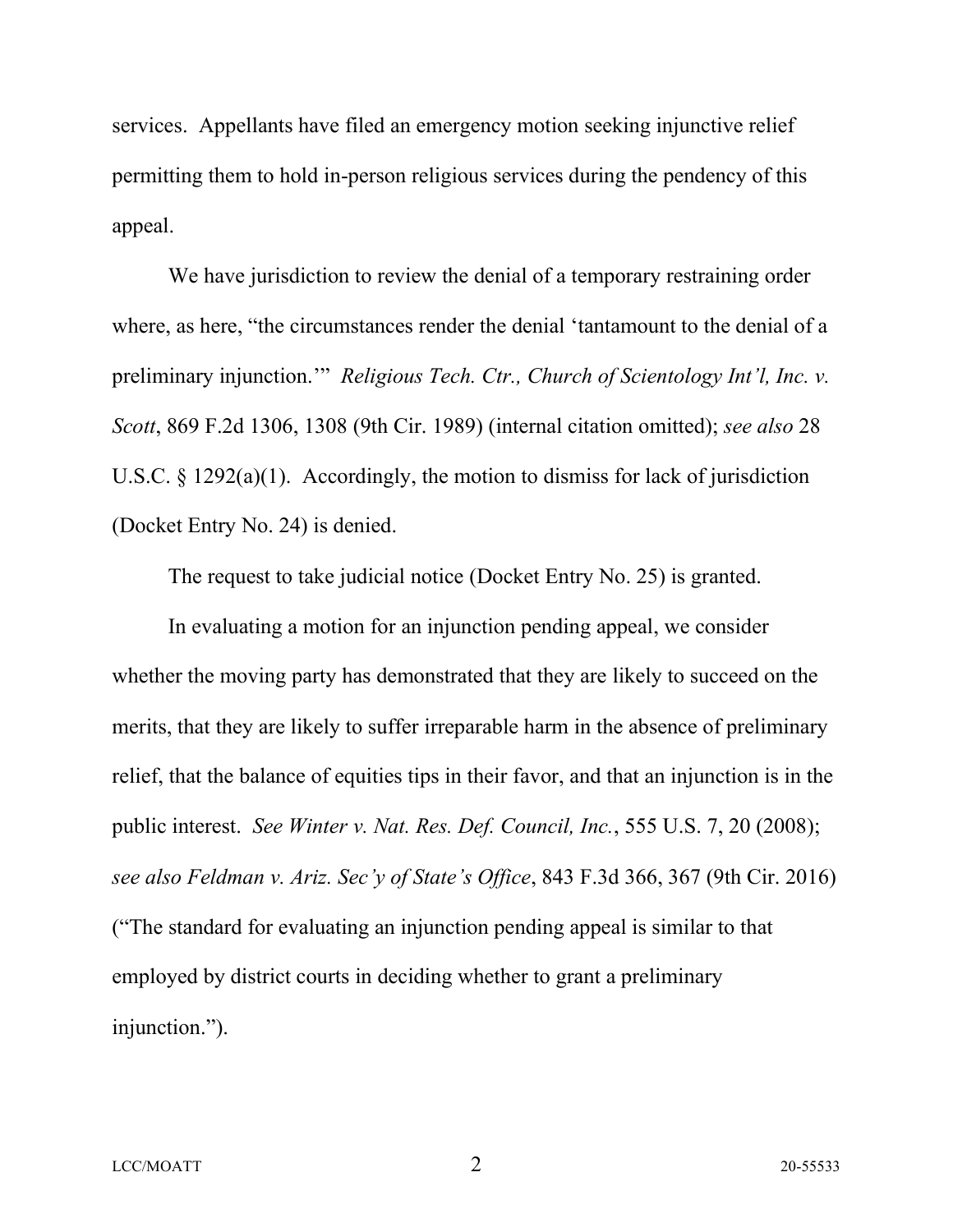We conclude that appellants have not demonstrated a sufficient likelihood of success on appeal. Where state action does not "infringe upon or restrict practices because of their religious motivation" and does not "in a selective manner impose burdens only on conduct motivated by religious belief," it does not violate the First Amendment. *See Church of the Lukumi Babalu Aye, Inc. v. City of Hialeah*, 508 U.S. 520, 533, 543 (1993). We're dealing here with a highly contagious and often fatal disease for which there presently is no known cure. In the words of Justice Robert Jackson, if a "[c]ourt does not temper its doctrinaire logic with a little practical wisdom, it will convert the constitutional Bill of Rights into a suicide pact." *Terminiello v. City of Chicago*, 337 U.S. 1, 37 (1949) (Jackson, J., dissenting).

The remaining factors do not counsel in favor of injunctive relief. *See Winter*, 555 U.S. at 20. We therefore deny the emergency motion for injunctive relief pending appeal (Docket Entry No. 2).<sup>1</sup>

<sup>&</sup>lt;sup>1</sup> Judge Collins would grant the motion and has filed a dissent.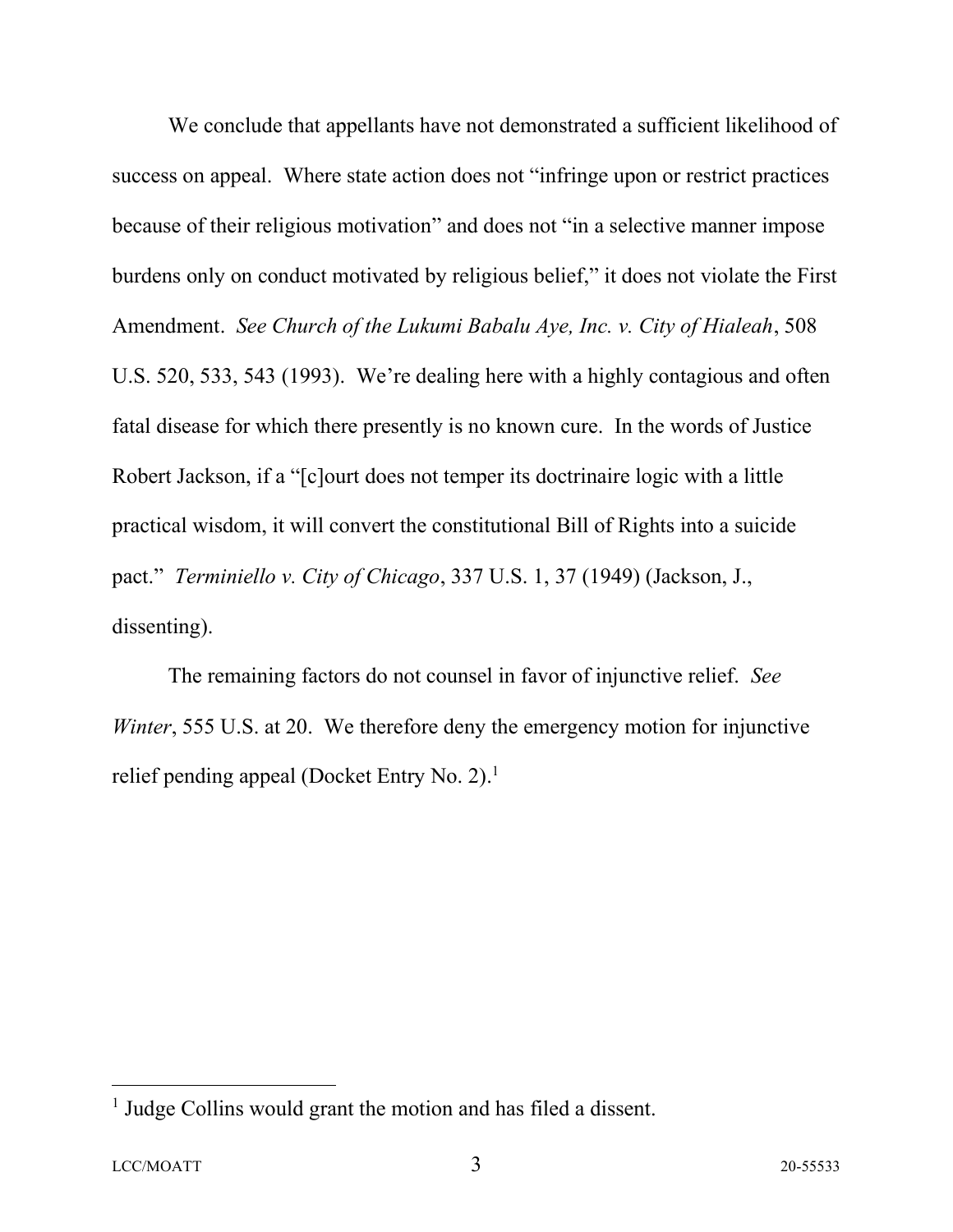# FILED

*South Bay United Pentecostal Church v. Newsom*, No. 20-55533

COLLINS, Circuit Judge, dissenting:

MAY 22 2020

MOLLY C. DWYER, CLERK U.S. COURT OF APPEALS

Plaintiffs-Appellants South Bay United Pentecostal Church (the "Church") and its Bishop, Arthur Hodges III (collectively, "Plaintiffs"), move for a preliminary injunction pending appeal that would allow them to conduct in-person church services. The State of California's refusal to allow them to hold such services likely violates the Free Exercise Clause of the First Amendment, and so I would grant the requested injunction. Because the majority concludes otherwise, I respectfully dissent.

**I**

The Church is a Christian congregation in Chula Vista, California. Until the recent COVID-19 pandemic, the Church held between three and five Sunday services every week, which would attract 200–300 congregants each. Its sanctuary seats 600.

On March 19, 2020, Governor Gavin Newsom issued Executive Order N-33-20. The order generally required "all individuals living in the State of California to stay home or at their place of residence except as needed to maintain continuity of operations of the federal critical infrastructure sectors." The federal list of critical sectors did not include churches. The State public health officer subsequently designated a comprehensive set of "Essential Critical Infrastructure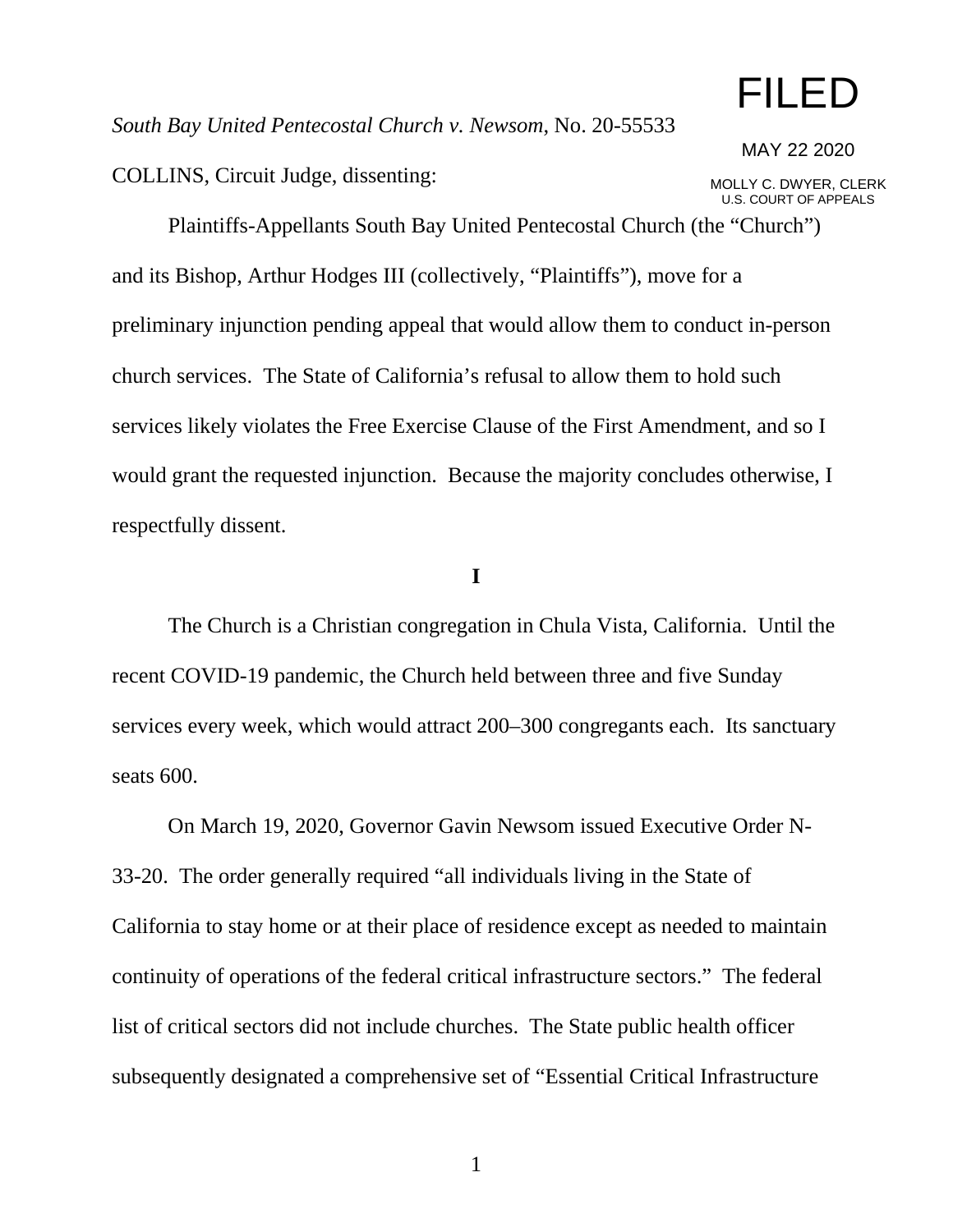Workers." That list designated clergy as essential, but only if they were holding services "through streaming or other technologies that support physical distancing and state public health guidelines."

On April 28, the Governor announced a four-stage "Reopening Plan" or "Resilience Roadmap," under which the State would initially relax the stay-athome order for some organizations but not others. At Stage 1, only "critical infrastructure" was exempted. At Stage 2, curbside retail and additional factories making previously non-essential "things like toys, clothing, ... [and] furniture" would be permitted to reopen. Stage 2 entities also included ones that would reopen at a later date within that stage, such as schools (in an adapted form), childcare, dine-in restaurants, outdoor museums, "destination retail, including shopping malls and swap meets," and office-based businesses where telework is not possible. At Stage 3, "higher risk workplaces" like churches could reopen, along with bars, movie theaters, hair salons, and "more personal & hospitality services." And at Stage 4, concerts, conventions, and spectator sports could reopen. The Governor predicted that while Phase 2 would begin in "weeks, not months," Phase 3 would begin in "months, not weeks."

On May 4, the Governor announced that Stage 2 would commence within a week. On May 8, Plaintiffs sued the Governor and several other state officers (collectively, "the State") as well as various local officials, claiming that the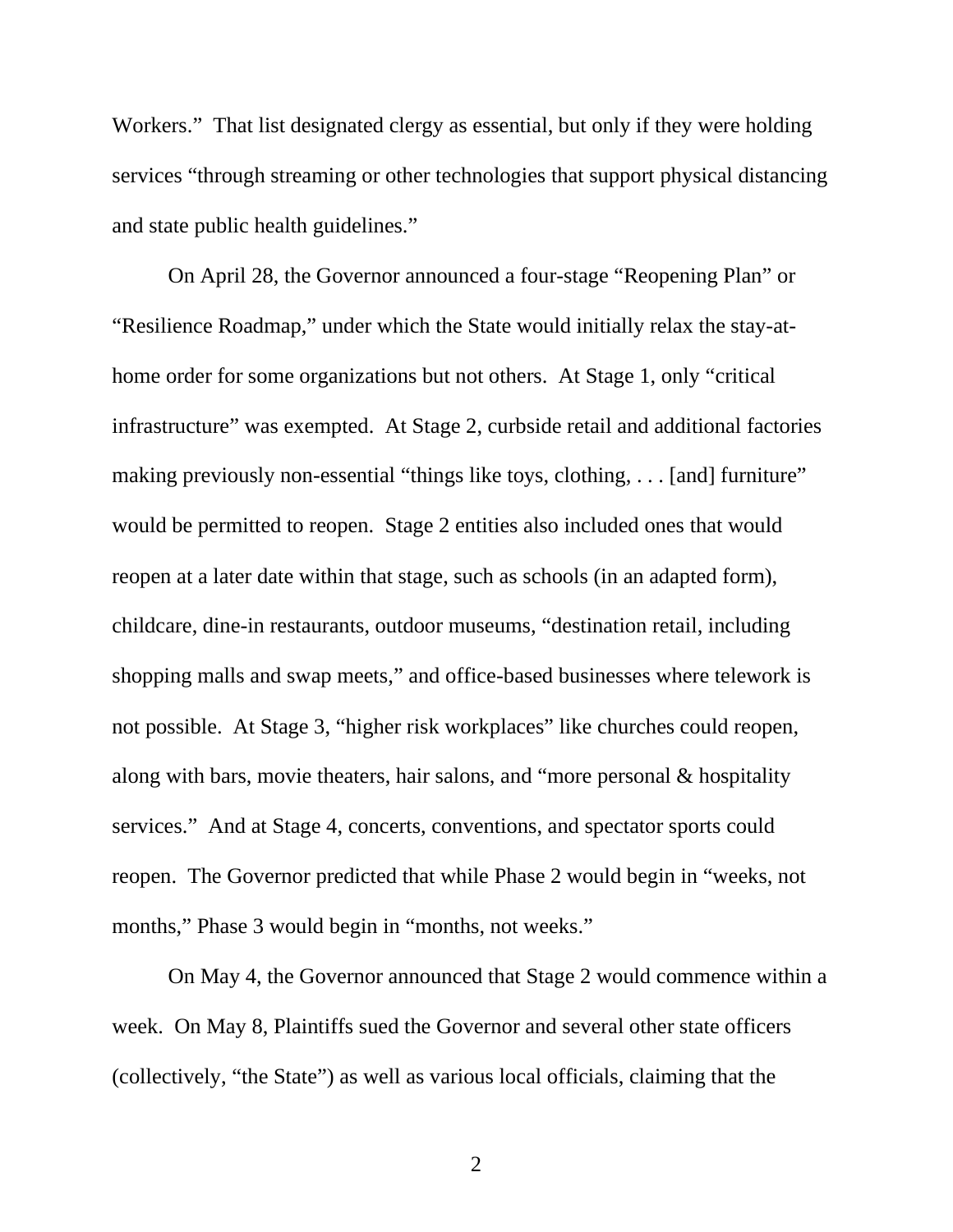Reopening Plan's decision to place churches within Stage 3 instead of Stage 2 violated the Free Exercise Clause of the First Amendment. The County of San Diego implemented the Reopening Plan in an order dated May 9, 2020. Plaintiffs filed an amended complaint on May 11.

On May 15, 2020, the district court denied Plaintiffs' motion for both a temporary restraining order ("TRO") and an order to show cause ("OSC") why a preliminary injunction allowing the Church to hold in-person services should not issue. Plaintiffs appealed and concurrently moved for a preliminary injunction in this court.

#### **II**

We have jurisdiction over this appeal under our controlling decision in *Religious Tech. Ctr., Church of Scientology Int'l, Inc. v. Scott*, 869 F.2d 1306 (9th Cir. [1](#page-5-0)989).<sup>1</sup> Both in *Religious Tech. Ctr.* and in this case, the plaintiffs filed a motion for a TRO and for an OSC why a preliminary injunction should not issue; the district court denied the motion "for a TRO and an OSC following a hearing at which all parties were represented"; and the specific grounds on which the district court denied the motion "foreclosed any interlocutory relief." *Id*. at 1308–09. As to the latter point, the district court below agreed with the State that the Reopening

<span id="page-5-0"></span><sup>&</sup>lt;sup>1</sup> The State questioned our jurisdiction in its initial opposition to Plaintiffs' motion in this court, but it did not renew that objection in its subsequent formal opposition. Nonetheless, we have an obligation to consider the issue *sua sponte*.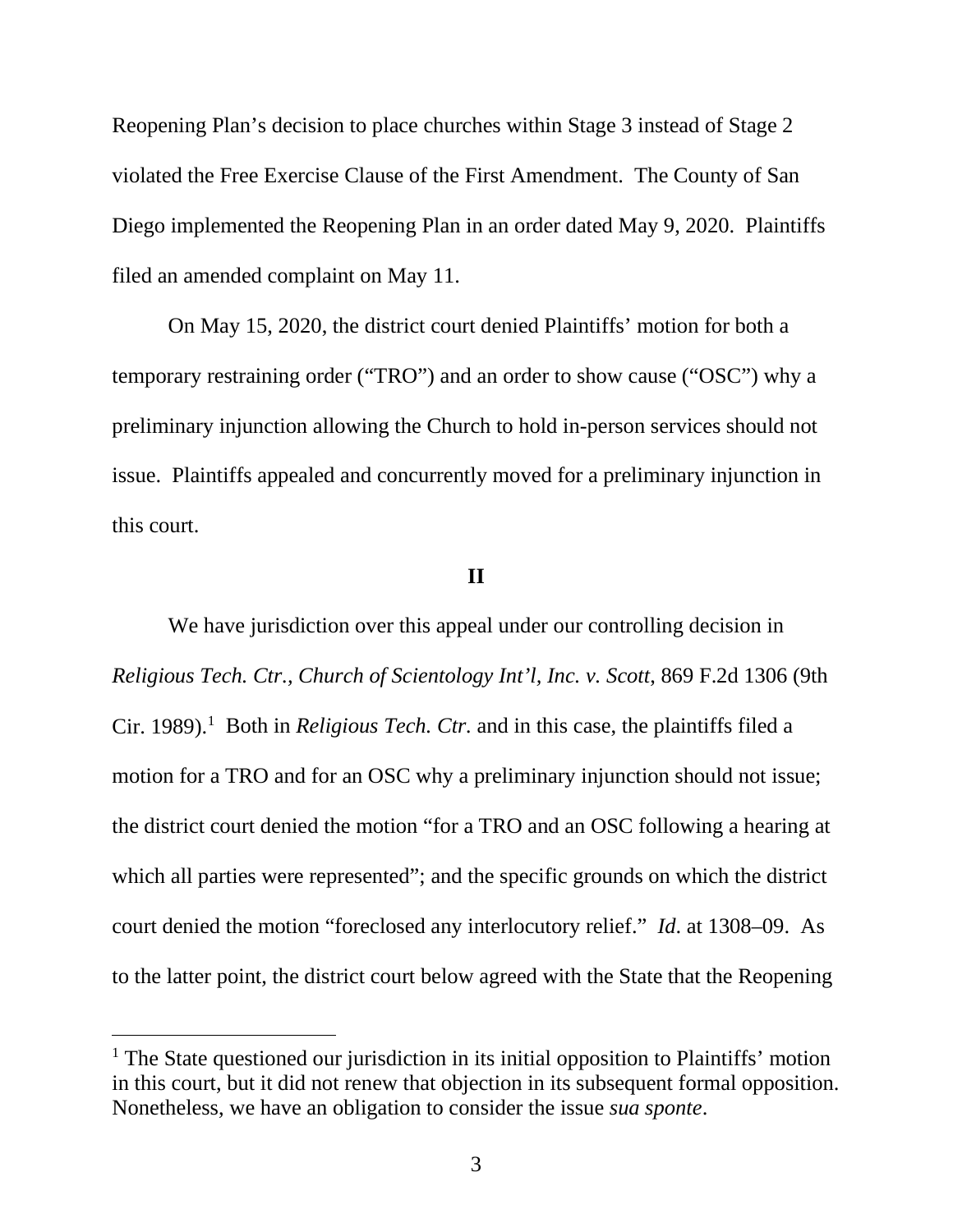Plan is a "neutral law of general application" that is therefore subject only to rational basis review under *Church of the Lukumi Babalu Aye, Inc. v. City of Hialeah*, 508 U.S. 520, 531 (1993). Given that this threshold legal conclusion is indisputably fatal to Plaintiffs' Free Exercise claim, "[t]he futility of any further hearing was thus patent; there was nothing left to talk about." *Id*. at 1309. The order was thus "tantamount to a denial of a preliminary injunction," *id*. at 1308, and we therefore have jurisdiction under 28 U.S.C. § 1292(a)(1).

#### **III**

Plaintiffs seek a preliminary injunction pending appeal, and the standards for such relief are well-settled. "A plaintiff seeking a preliminary injunction must establish that he is likely to succeed on the merits, that he is likely to suffer irreparable harm in the absence of preliminary relief, that the balance of equities tips in his favor, and that an injunction is in the public interest." *Winter v. Natural Res. Def. Council, Inc.*, 555 U.S. 7, 20 (2008). "Under our 'sliding scale' approach, 'the elements of the preliminary injunction test are balanced, so that a stronger showing of one element may offset a weaker showing of another.'" *Hernandez v. Sessions*, 872 F.3d 976, 998 (9th Cir. 2017) (quoting *Pimentel v. Dreyfus*, 670 F.3d 1096, 1105 (9th Cir. 2012)). Here, all of these factors favor the Plaintiffs.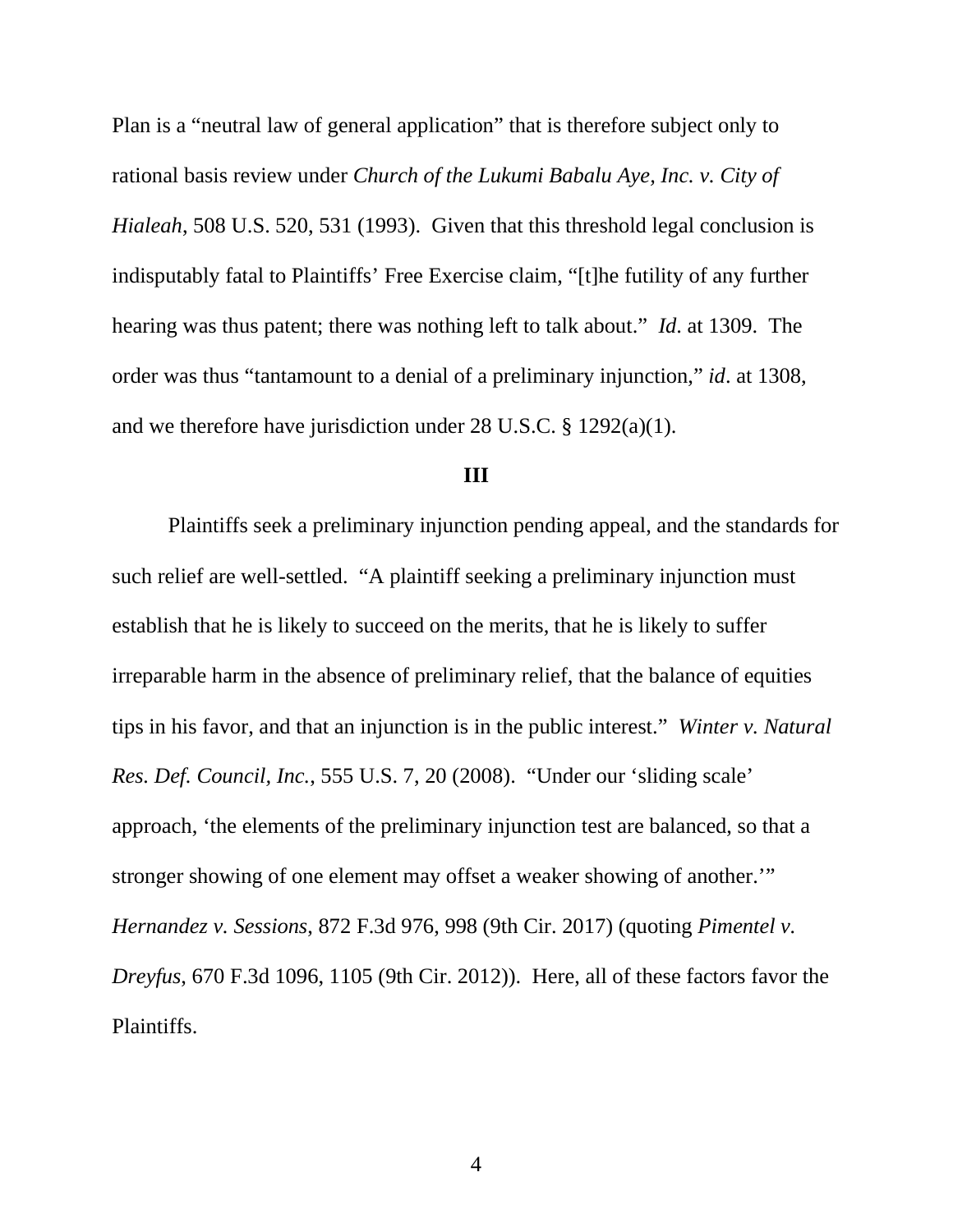**A**

In seeking injunctive relief pending appeal, Plaintiffs principally rely on their claim under the First Amendment's Free Exercise Clause, which provides that "Congress shall make no law respecting an establishment of religion, or *prohibiting the free exercise thereof*." U.S. CONST. amend. I (emphasis added). This restriction is fully applicable to the States through the Fourteenth Amendment. *Cantwell v. Connecticut*, 310 U.S. 296, 303 (1940). I conclude that Plaintiffs have established a very strong likelihood of success on the merits of their Free Exercise claim.

#### **1**

As a threshold matter, the State contends that, in light of the ongoing pandemic, the constitutional standards that would normally govern our review of a Free Exercise claim should *not* be applied. "Although the Constitution is not suspended during a state of emergency," the State tells us, "constitutional rights may be reasonably restricted 'as the safety of the general public may demand'" (quoting *Jacobson v. Massachusetts*, 197 U.S. 11, 29 (1905)). According to the State, the current emergency conditions preclude us from applying *Lukumi*'s familiar framework for evaluating Free Exercise claims and require us instead to apply *Jacobson*'s "highly deferential" standard of review, under which we are supposedly limited "'to a determination of whether the [Governor's] actions were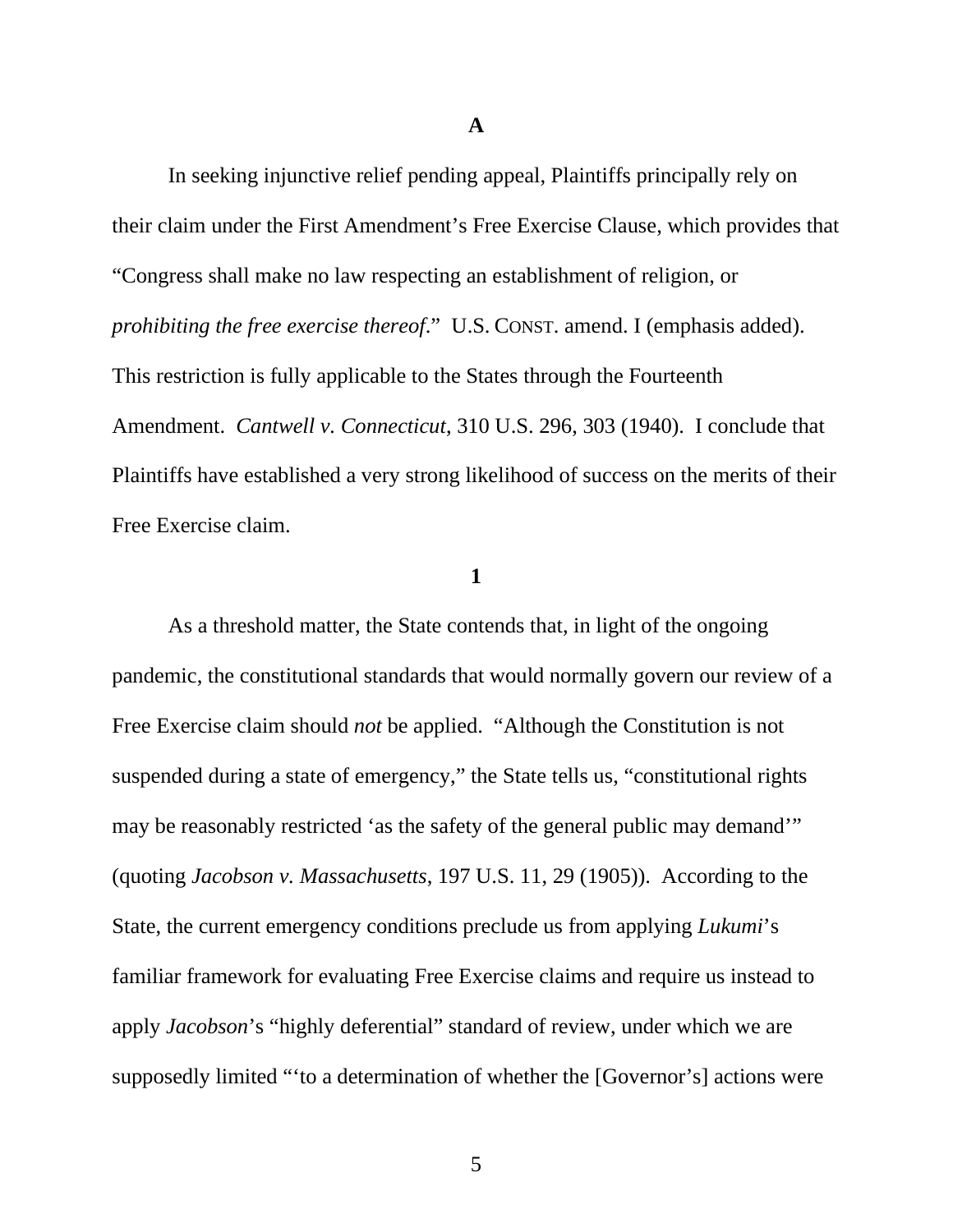taken in good faith and whether there is some factual basis for [the] decision'" (quoting *United States v. Chalk*, 441 F.2d 1277, 1281 (4th Cir. 1971)). As the State sees it, there is no "reason why *Jacobson* would not extend *to the First Amendment and other constitutional provisions*" (emphasis added). I am unable to agree with this argument, which seems to me to be fundamentally inconsistent with our constitutional order. *Cf*. *Sterling v. Constantin*, 287 U.S. 378, 397–98 (1932) ("If this extreme position could be deemed to be well taken, it is manifest that the fiat of a state Governor, and not the Constitution of the United States, would be the supreme law of the land; that the restrictions of the Federal Constitution upon the exercise of state power would be but impotent phrases[.]").

The State's motion cites no authority that can justify its extraordinary claim that the current emergency gives the Governor the power to restrict any and all constitutional rights, as long as he has acted in "good faith" and has "some factual basis" for his edicts. Nothing in *Jacobson* supports the view that an emergency *displaces* normal constitutional standards. Rather, *Jacobson* provides that an emergency may justify temporary constraints *within* those standards. As the Second Circuit has recognized, *Jacobson* merely rejected what we would now call a "substantive due process" challenge to a compulsory vaccination requirement, holding that such a mandate "was within the State's police power." *Phillips v. City of New York*, 775 F.3d 538, 542 (2d Cir. 2015); *see also Zucht v. King*, 260 U.S.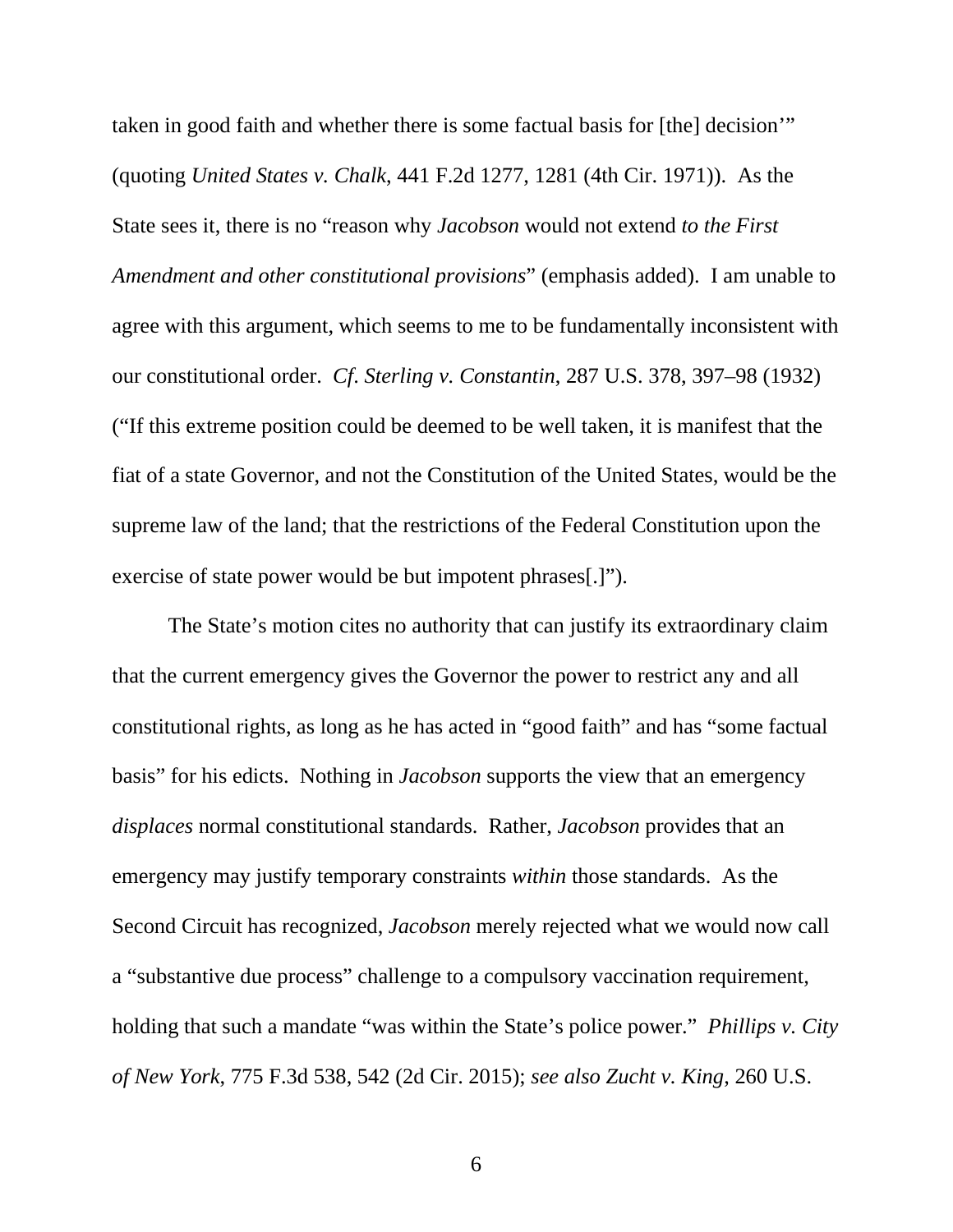174, 176 (1922) (*Jacobson* "settled that it is within the police power of a state to provide for compulsory vaccination"). *Jacobson*'s deferential standard of review is appropriate in that limited context. It might have been relevant here if Plaintiffs were asserting a comparable substantive due process claim, but they are not.

Instead, Plaintiffs assert a claim under the Free Exercise Clause, whose standards are well-established and which applies to the States under the Fourteenth Amendment. *Cantwell*, 310 U.S. at 303. *Jacobson* had no occasion to address a Free Exercise claim, because none was presented there. (That is unsurprising, because the Free Exercise Clause had not yet been held to apply to the States when *Jacobson* was decided in 1905. *See Phillips*, 775 F.3d at 543.) Consequently, *Jacobson* says nothing about what standards would apply to a claim that an emergency measure violates some other, *enumerated* constitutional right; on the contrary, *Jacobson* explicitly states that other constitutional limitations may continue to constrain government conduct. *See* 197 U.S. at 25 (emergency public health powers of the State remain subject "to the condition that no rule . . . shall contravene the Constitution of the United States, nor infringe any right granted or secured by that instrument"). The State suggests that the Second Circuit's decision in *Phillips* applied *Jacobson* to bar a First Amendment challenge, but *Phillips* actually confirms my narrower reading of *Jacobson*. After applying *Jacobson* to reject the plaintiffs' *substantive due process* challenge to New York's vaccination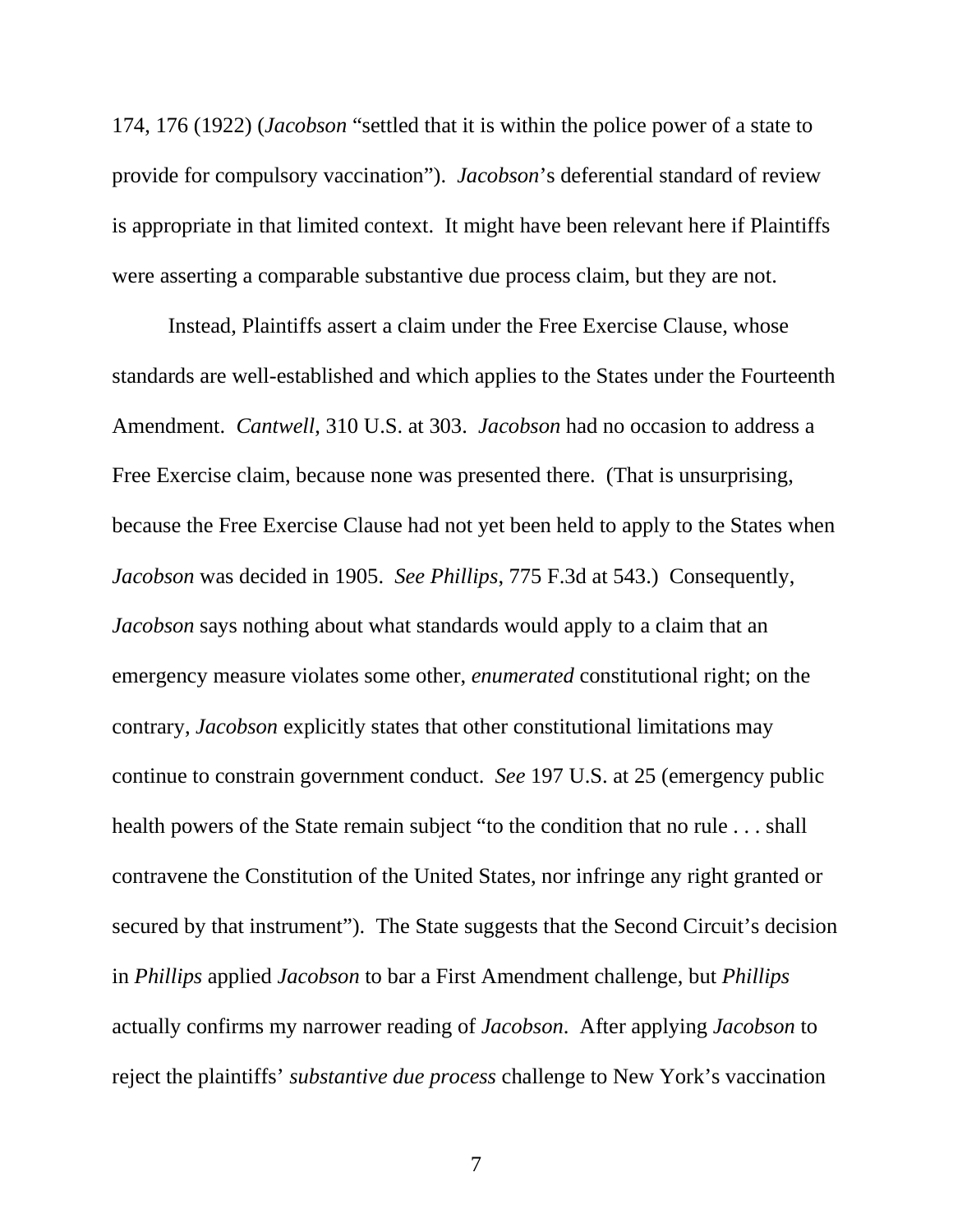requirement, the court then addressed (and rejected) the plaintiffs' Free Exercise challenge by applying not *Jacobson*, but the familiar *Lukumi* framework that governs all Free Exercise claims. *See Phillips*, 775 F.3d at 543.

The Fourth Circuit's decision in *Chalk* likewise provides no support for the State's position. In *Chalk*, the defendants were pulled over for driving at 11:00 PM in violation of Asheville, North Carolina's four-night curfew, and a search of their car revealed dynamite caps and other "materials from which an incendiary bomb could be readily produced." *See* 441 F.2d at 1278–79. On appeal from the defendants' subsequent convictions, the Fourth Circuit rejected the defendants' challenge to the traffic stop, which was "focused on the curfew imposed by the mayor as a restriction on *their right to travel*." *Id*. at 1283 (emphasis added). Applying a deferential standard of review, the court held that the temporary travel restrictions imposed by the short-lived curfew were justified in light of the significant civil unrest in Asheville that had led to the curfew order. *Id*. at 1282– 83. Given that the defendants were not engaged in any expressive (or religious) activity while driving, the First Amendment was not directly implicated by the traffic stop in *Chalk*, and so the decision has little relevance here. If anything, *Chalk*'s discussion of the First Amendment undercuts the State's argument. The Fourth Circuit stated in dicta that any incidental impact on First Amendment rights from the curfew would be governed by the intermediate scrutiny standard of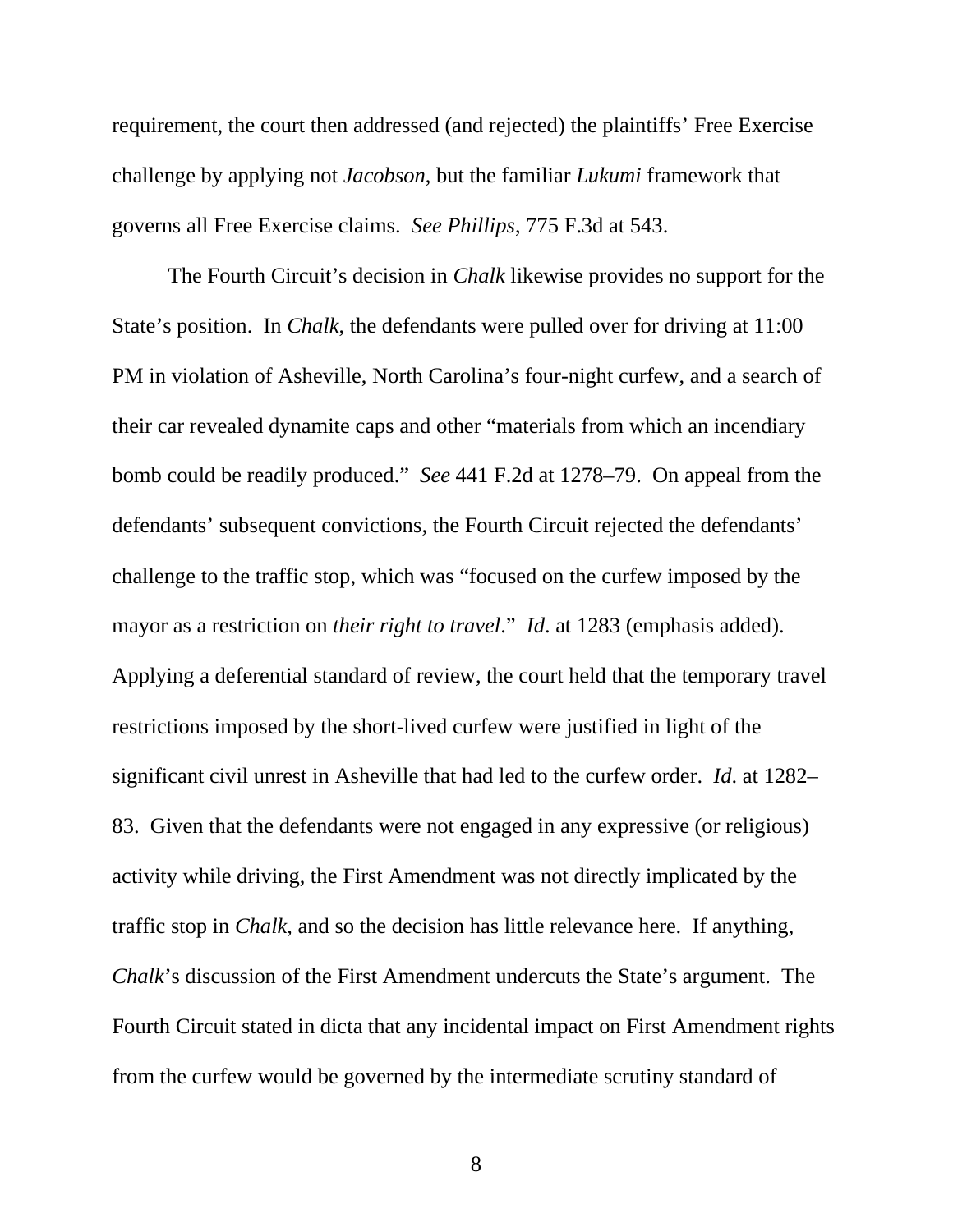*United States v. O'Brien*, 391 U.S. 367 (1968), and the court likened the brief restriction on travel to a time, place, and manner restriction. *See* 441 F.2d at 1280– 81, 1283. The fact that *Chalk* attempted to fit its comments within such existing First Amendment categories refutes the State's notion that the existence of an emergency results in a wholesale displacement of conventional constitutional standards.

Moreover, the State overlooks that we have expressly rejected a comparably broad reading of *Chalk* in addressing a First Amendment challenge to "an emergency order prohibiting access to portions of downtown Seattle, Washington, during the 1999 World Trade Organization (WTO) conference." *Menotti v. City of Seattle*, 409 F.3d 1113, 1117, 1142 n.55 (9th Cir. 2005). Instead of applying a broad "'emergency exception'" based on *Chalk*, we analyzed the emergency order *within* the rubric of established First Amendment time, place, and manner principles, which we held provided ample room to "take[] into account a balance of the competing considerations of expression and order." *Id*. at 1142 & n.55.

Accordingly, I conclude that Plaintiffs' challenge must be evaluated under the traditional *Lukumi* framework that governs Free Exercise claims.<sup>[2](#page-11-0)</sup>

<span id="page-11-0"></span><sup>&</sup>lt;sup>2</sup> Notably, the State does not cite or rely upon the circuit court decision that most directly supports its reading of *Jacobson*, which is *In re Abbott*, 954 F.3d 772 (5th Cir. 2020). For the reasons stated, I am unable to agree with the Fifth Circuit's conclusion that "*Jacobson* instructs that *all* constitutional rights may be reasonably restricted to combat a public health emergency." *Id*. at 786 (emphasis in original);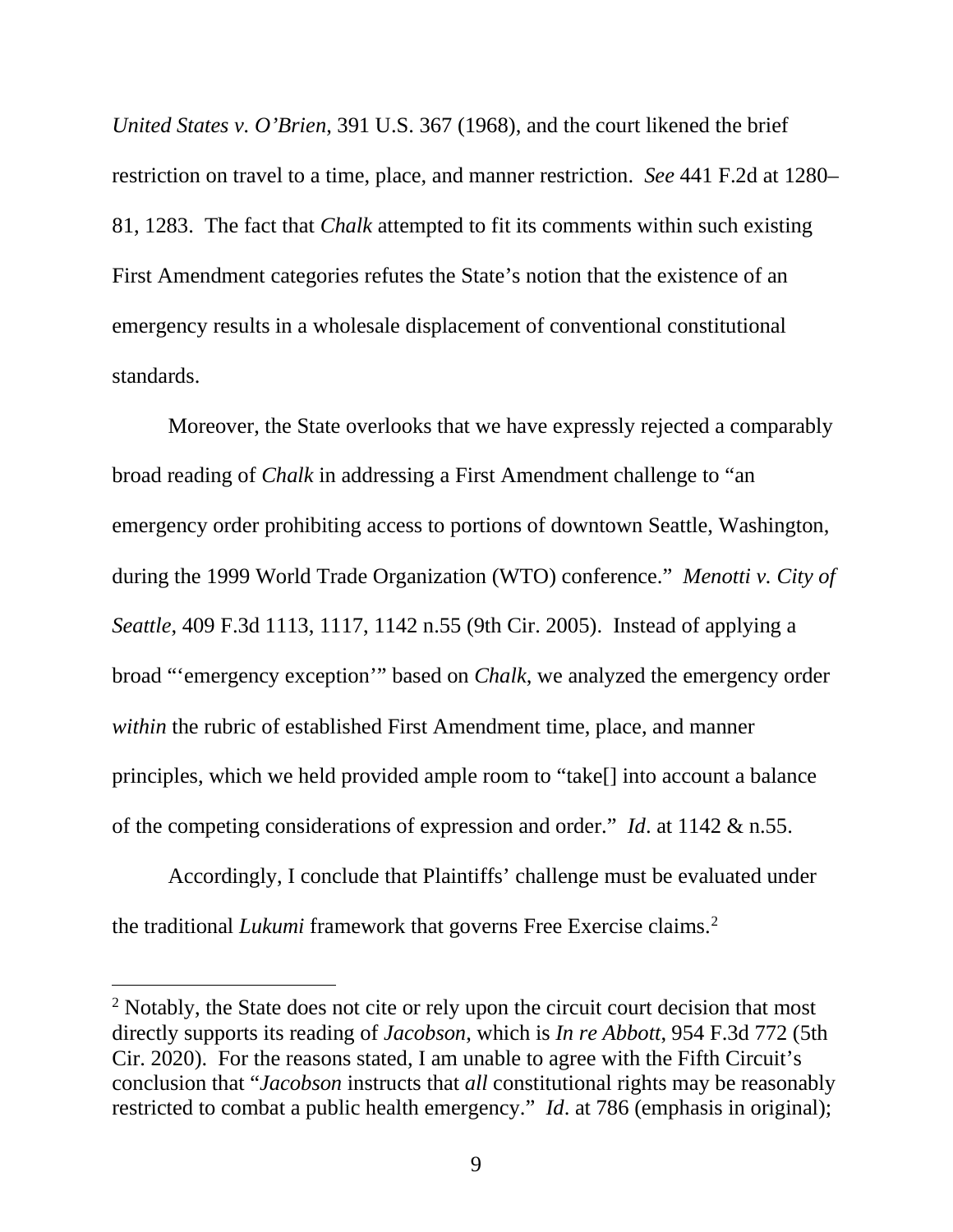In addressing a Free Exercise claim under *Lukumi*, the first question is whether the challenged restriction is one "that is neutral and of general applicability." 508 U.S. at 531. If the answer is yes, then "we review [it] for a rational basis." *Stormans, Inc. v. Wiesman*, 794 F.3d 1064, 1084 (9th Cir. 2015). If the answer is no, then the restriction is subject to strict scrutiny—that is, it "must be justified by a compelling governmental interest and must be narrowly tailored to advance that interest." *Lukumi*, 508 U.S. at 531–32. In denying the requested relief, the district court held that the State's Reopening Plan is a "neutral law of general application" and that it "is rationally based on protecting safety and stopping the virus spread." Alternatively, the district court held that the Reopening Plan is narrowly tailored to promote the State's compelling interest in public health.<sup>[3](#page-12-0)</sup> In my view, Plaintiffs have a high likelihood of success in their appeal of these rulings.

*see also In re Rutledge*, 956 F.3d 1018, 1028 (8th Cir. 2020) (generally endorsing the Fifth Circuit's description of emergency powers under *Jacobson*). Beyond that limited observation, I express no view on the very different substantive constitutional questions presented in those cases.

<span id="page-12-0"></span><sup>&</sup>lt;sup>3</sup> The district court actually reached this alternative conclusion in the context of addressing Plaintiffs' likelihood of success on their Free Exercise claim under the *California* Constitution. Reliance on the California Constitution, however, would be inappropriate here. *See Pennhurst State School & Hosp. v. Halderman*, 465 U.S. 89 (1984).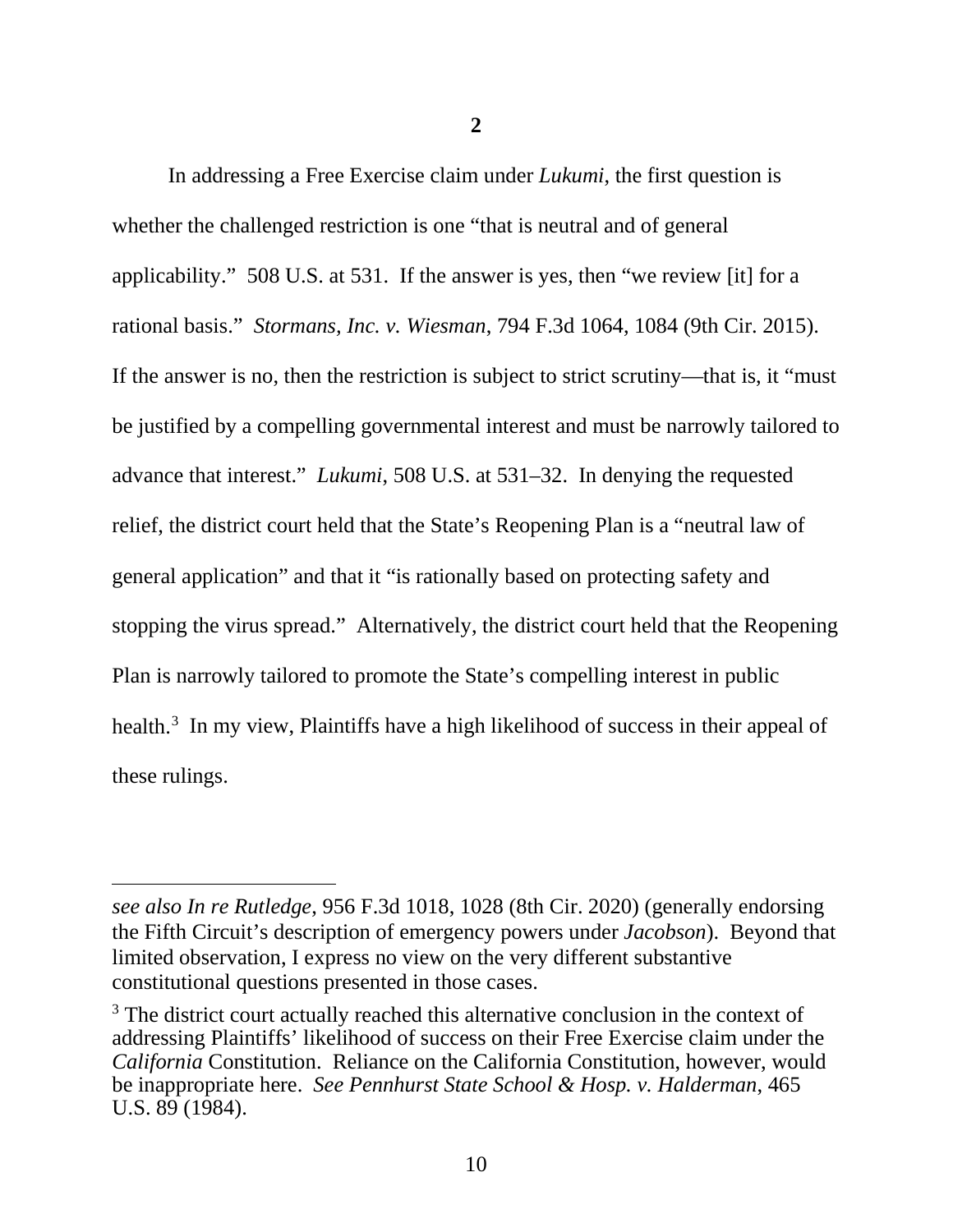As the Supreme Court explained in *Lukumi*, "the minimum requirement of neutrality is that a law not discriminate on its face." 508 U.S. at 533. Accordingly, where a regulation's operative language restricts conduct by *explicit* reference to the conduct's religious character, it is not facially neutral. *Id*. (citing the law at issue in *McDaniel v. Paty*, 435 U.S. 618 (1978), which applied specifically to members of the clergy, as an example of a law that on its face "imposed special disabilities on the basis of religious status") (cleaned up). Because the restrictions at issue here explicitly "reference . . . religious practice, conduct, belief, or motivation," they are not "facially neutral." *Stormans*, 794 F.3d at 1076.

In framing its restrictions in response to the pandemic, California did not purport simply to proscribe specific forms of underlying physical conduct that it identified as dangerous, such as failing to maintain social distancing or having an excessive number of persons within an enclosed space. Instead, Executive Order N-33-20 presumptively prohibited California residents from leaving their homes for any reason, except to the extent that an *exception* to that order granted *back* the freedom to conduct particular activities or to travel back and forth to such activities. *See* Cal. Exec. Order N-33-20 (Mar. 19, 2020)<sup>[4](#page-13-0)</sup> (ordering "all

**a**

<span id="page-13-0"></span><sup>4</sup> *See* https://www.gov.ca.gov/wp-content/uploads/2020/03/3.19.20-attested-EO-N-33-20-COVID-19-HEALTH-ORDER.pdf.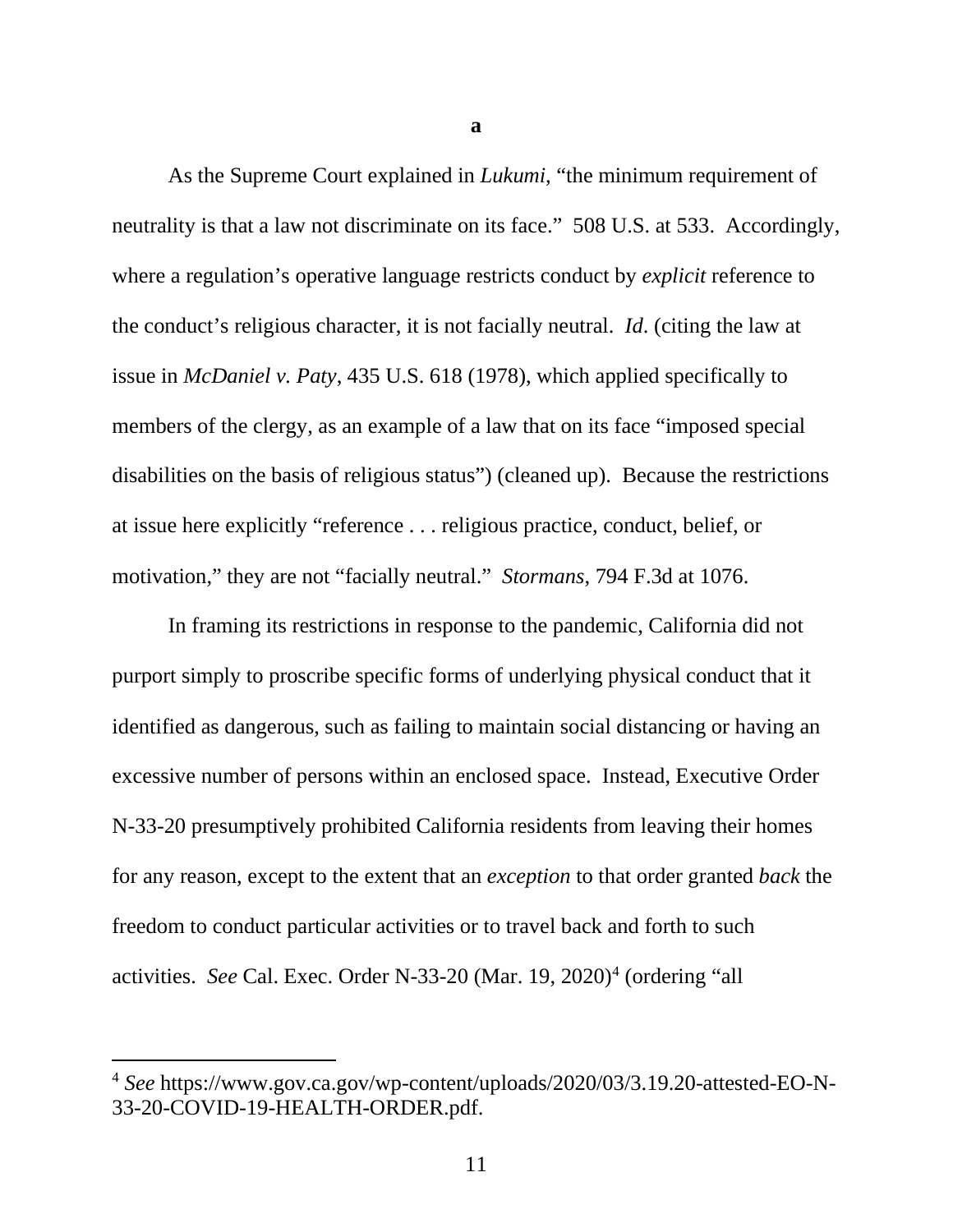individuals living in the State of California to stay home or at their place of residence except as needed to maintain continuity of operations of the federal critical infrastructure sectors," except as the State "may designate additional sectors as critical").<sup>[5](#page-14-0)</sup> In announcing its Reopening Plan, the State has adopted a phased approach that will progressively add more and more exceptions to the baseline stay-at-home prohibition by designating additional specific categories of activities that, in the State's judgment, do not present an undue risk to public health. *See* Order of the Cal. Pub. Health Officer (May 7, 2020)<sup>[6](#page-14-1)</sup> ("I will progressively designate sectors, businesses, establishments, or activities that may reopen with certain modifications, based on public health and safety needs, and I will add additional sectors, businesses, establishments, or activities at a pace designed to protect public health and safety.").

As set forth by the State, the four-stage Reopening Plan assigns "retail (curbside only), manufacturing & logistics" to the initial portion of "Phase 2," and in-store retail, "child care, offices & limited hospitality, [and] personal services" to

<span id="page-14-0"></span><sup>5</sup> Even the most ardent proponent of a broad reading of *Jacobson* must pause at the astonishing breadth of this assertion of government power over the citizenry, which in terms of its scope, intrusiveness, and duration is without parallel in our constitutional tradition. But since Plaintiffs do not directly challenge the validity of the original Order here, I do not address the point further.

<span id="page-14-1"></span><sup>6</sup> *See* https://www.cdph.ca.gov/Programs/CID/DCDC/CDPH%20Document%20 Library/COVID-19/SHO%20Order%205-7-2020.pdf.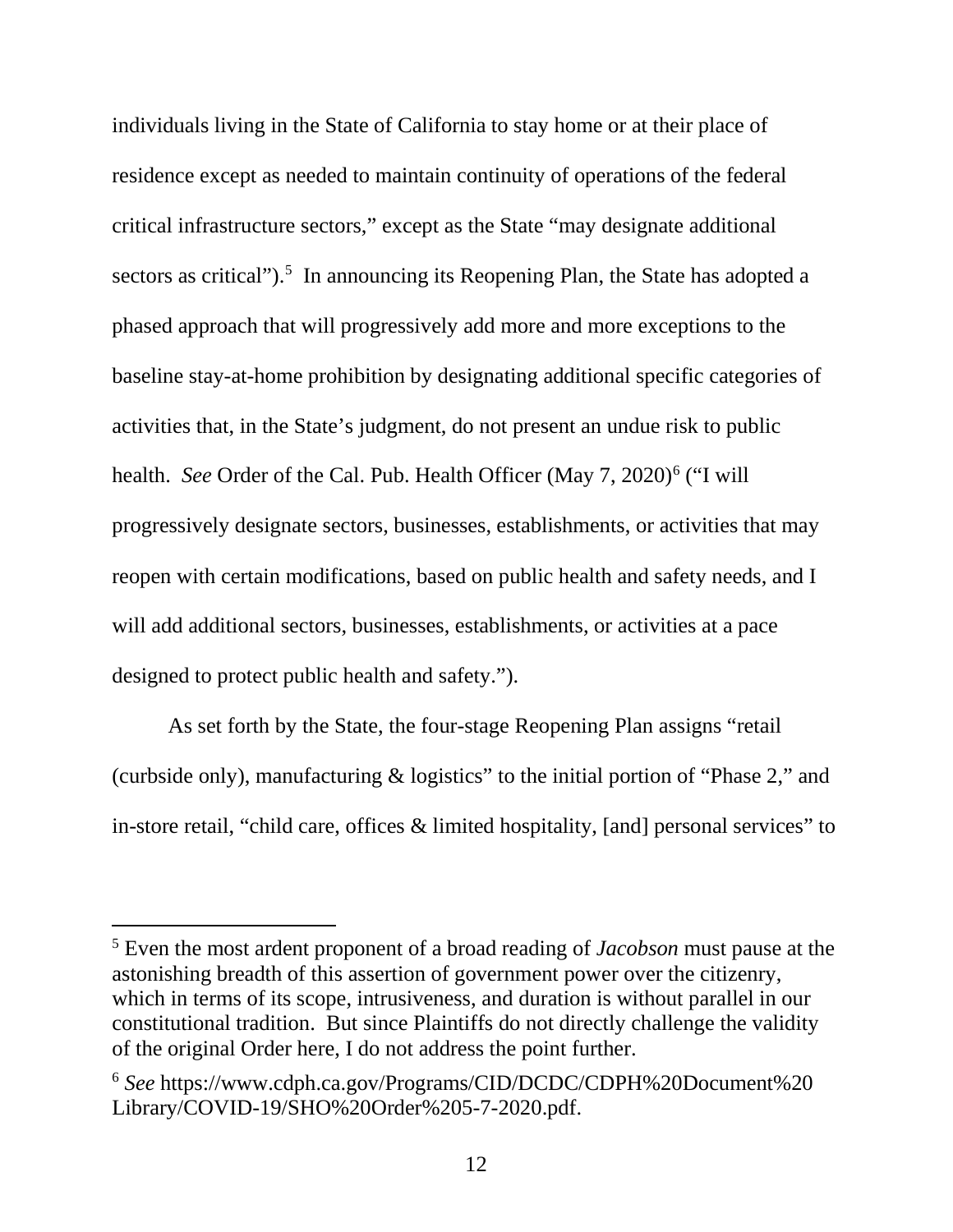a later portion of Phase 2. (On May 20, 2020, San Diego County was given approval to begin this later portion of Phase 2; it aims to promptly reopen both dine-in restaurants and in-store retail businesses.<sup>[7](#page-15-0)</sup>) By contrast, "religious services" are *explicitly* assigned to a "Stage 3" that also includes "movie theaters" and other "personal & hospitality services." All reopenings under the Plan are subject to detailed, activity-by-activity State guidance that sets forth the specific actions that each activity (such as "manufacturing" or "warehousing facilities") must take (*e.g.*, use of face coverings, social distancing, sanitation, and employee training) in order to reopen, and to stay open.

By *explicitly* and categorically assigning all in-person "religious services" to a future Phase 3—without any express regard to the number of attendees, the size of the space, or the safety protocols followed in such services<sup>[8](#page-15-1)</sup>—the State's Reopening Plan undeniably "discriminate[s] on its face" against "religious conduct." *Lukumi*, 508 U.S. at 533. Although the State insists that it has not acted out of antipathy towards religion, the "constitutional benchmark is 'government

<span id="page-15-0"></span><sup>7</sup> *See* Lori Weisberg, *San Diego County gets the OK from state to resume dining-in at restaurants*, SAN DIEGO UNION-TRIBUNE (May 20, 2020), https://www.sandiegouniontribune.com/business/story/2020-05-20/san-diegocounty-gets-the-ok-from-state-to-resume-dining-in-at-restaurants.

<span id="page-15-1"></span><sup>8</sup> In this respect, this case differs from *Roberts v. Neace*, \_\_ F.3d \_\_, 2020 WL 2316679 (6th Cir. May 9, 2020), in which the challenged order prohibited "[a]ll mass gatherings," and "faith-based" events were merely listed as one *example* of such "mass gatherings." *Id*. at \*1, 3.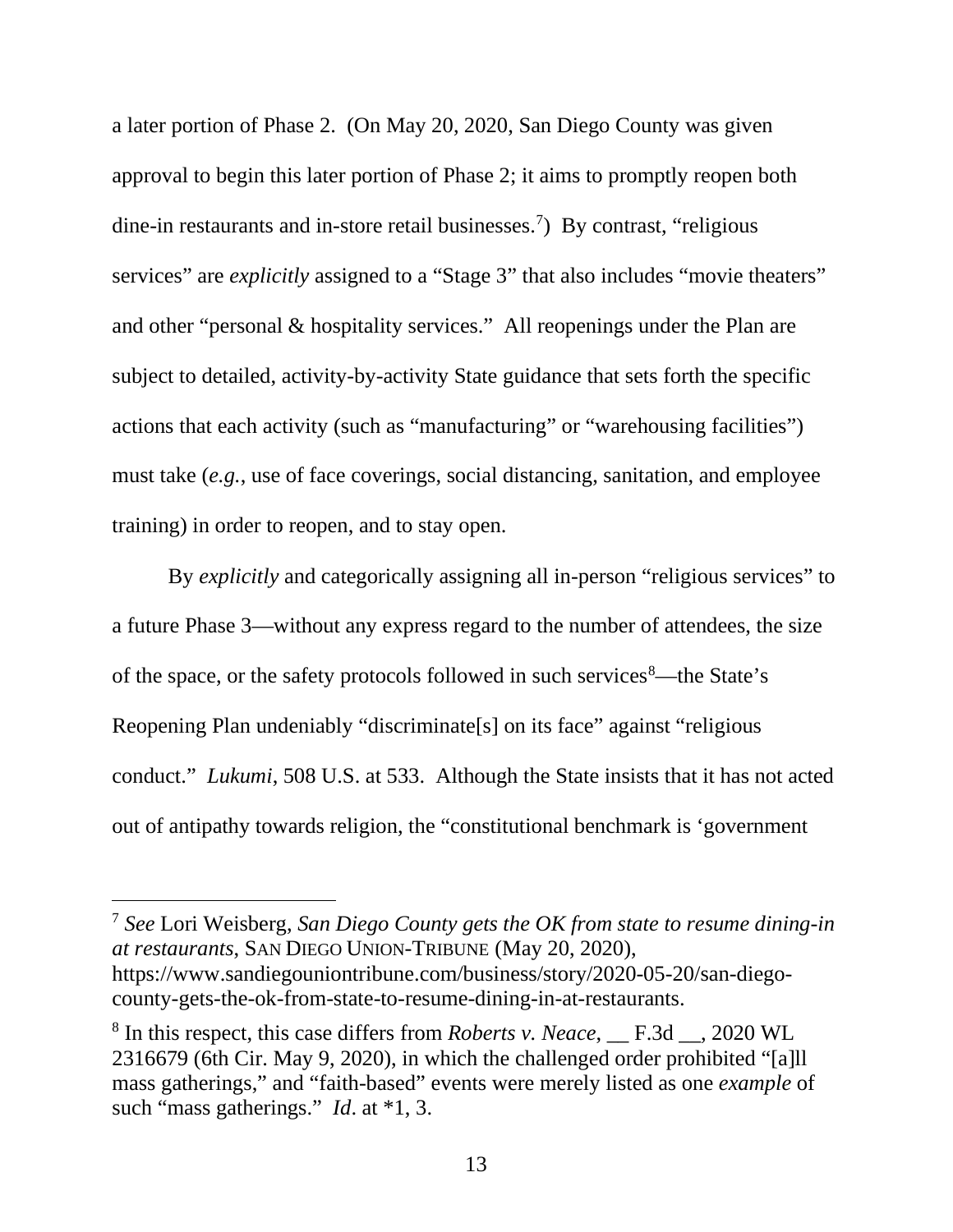*neutrality*,' not 'government avoidance of bigotry.'" *Roberts*, 2020 WL 2316679, at \*4 (quoting *Colorado Christian Univ. v. Weaver*, 534 F.3d 1245, 1260 (10th Cir. 2008)). Because the Reopening Plan, on its face, is not neutral, it is subject to strict scrutiny. *Lukumi*, 508 U.S. at 531–32.

#### **b**

Even if the Reopening Plan were not facially discriminatory, it would still fail *Lukumi*'s additional requirement that the restrictions be "of general applicability." 508 U.S. at 531.

Under California's approach—in which an individual can leave the home only for the *enumerated* purposes specified by the State—these categories of authorized activities provide the operative rules that govern one's conduct. While the resulting highly reticulated patchwork of designated activities and accompanying guidelines may make sense from a public health standpoint, there is no denying that this amalgam of rules is the very antithesis of a "generally applicable" prohibition. The State is continually making judgments, at the margins, to decide what additional activities its residents may and may not engage in, and thus far, "religious services" have not made the cut. I am at a loss to understand how the State's current maze of regulations can be deemed "generally applicable." *See Ward v. Polite*, 667 F.3d 727, 740 (6th Cir. 2012) ("At some point, an exception-ridden policy takes on the appearance and reality of a system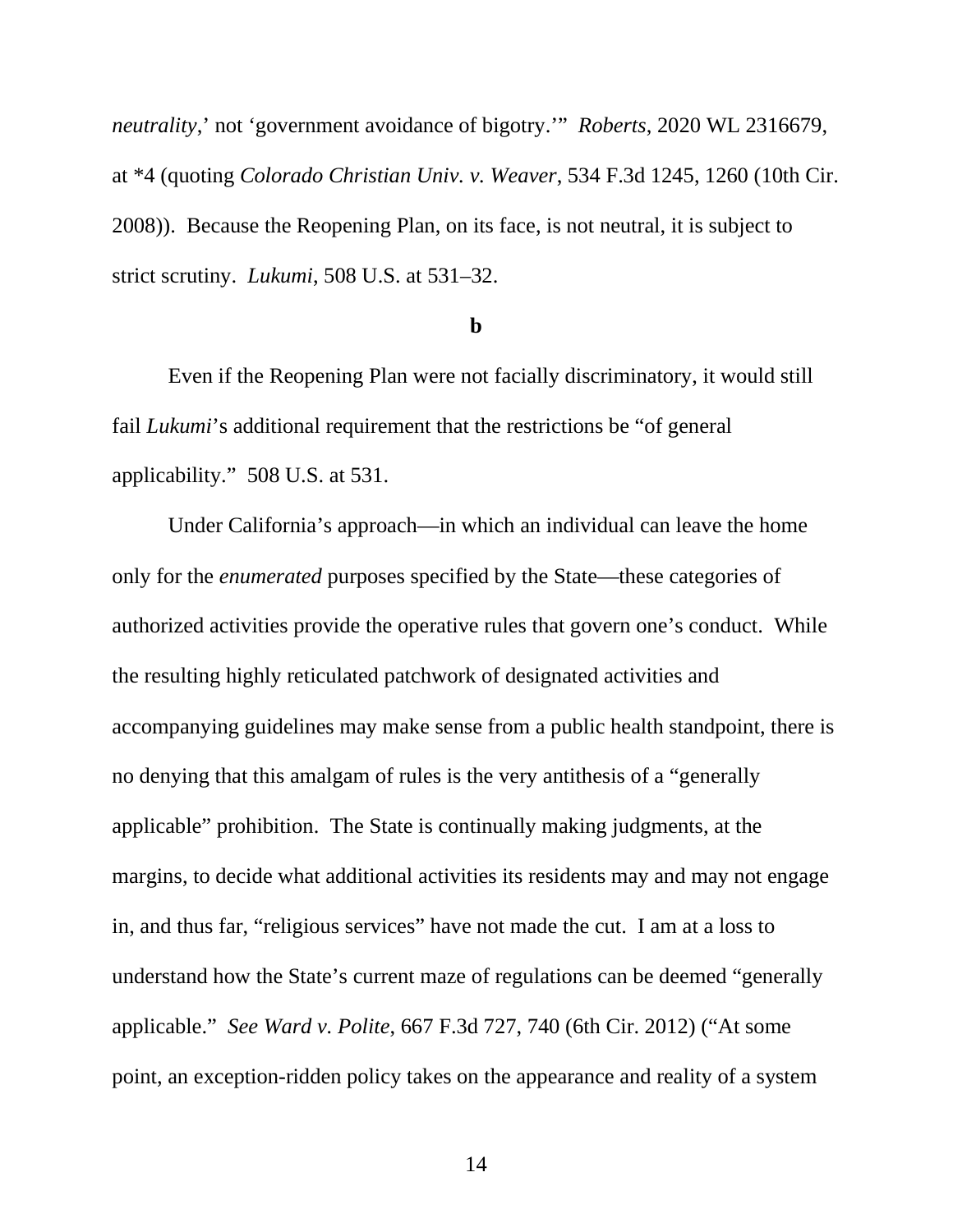of individualized exemptions, the antithesis of a neutral and generally applicable policy.").

The State contends that its plan is generally applicable because it assertedly classifies activities neutrally, in accordance with the State's sense of their perceived risk. But that is not how the Reopening Plan works. Warehousing and manufacturing facilities are categorically permitted to open, so long as they follow specified guidelines. But in-person "religious services"—merely *because* they are "religious services"—are categorically *not* permitted to take place *even if they follow the same guidelines*. This is, by definition, *not* a generally applicable regulation of underlying physical conduct.

#### **3**

The only remaining question is whether the Reopening Plan's treatment of religious services satisfies strict scrutiny. The district court concluded that it did, but that is plainly wrong.

The State's undeniably compelling interest in public health "could be achieved by narrower [regulations] that burdened religion to a far lesser degree." *Lukumi*, 508 U.S. at 546. As Plaintiffs have reiterated throughout these proceedings, they will "comply[] with every single guideline that other businesses are required to comply with." In their papers in the district court, Plaintiffs provided a list illustrating the range of measures they are ready and willing to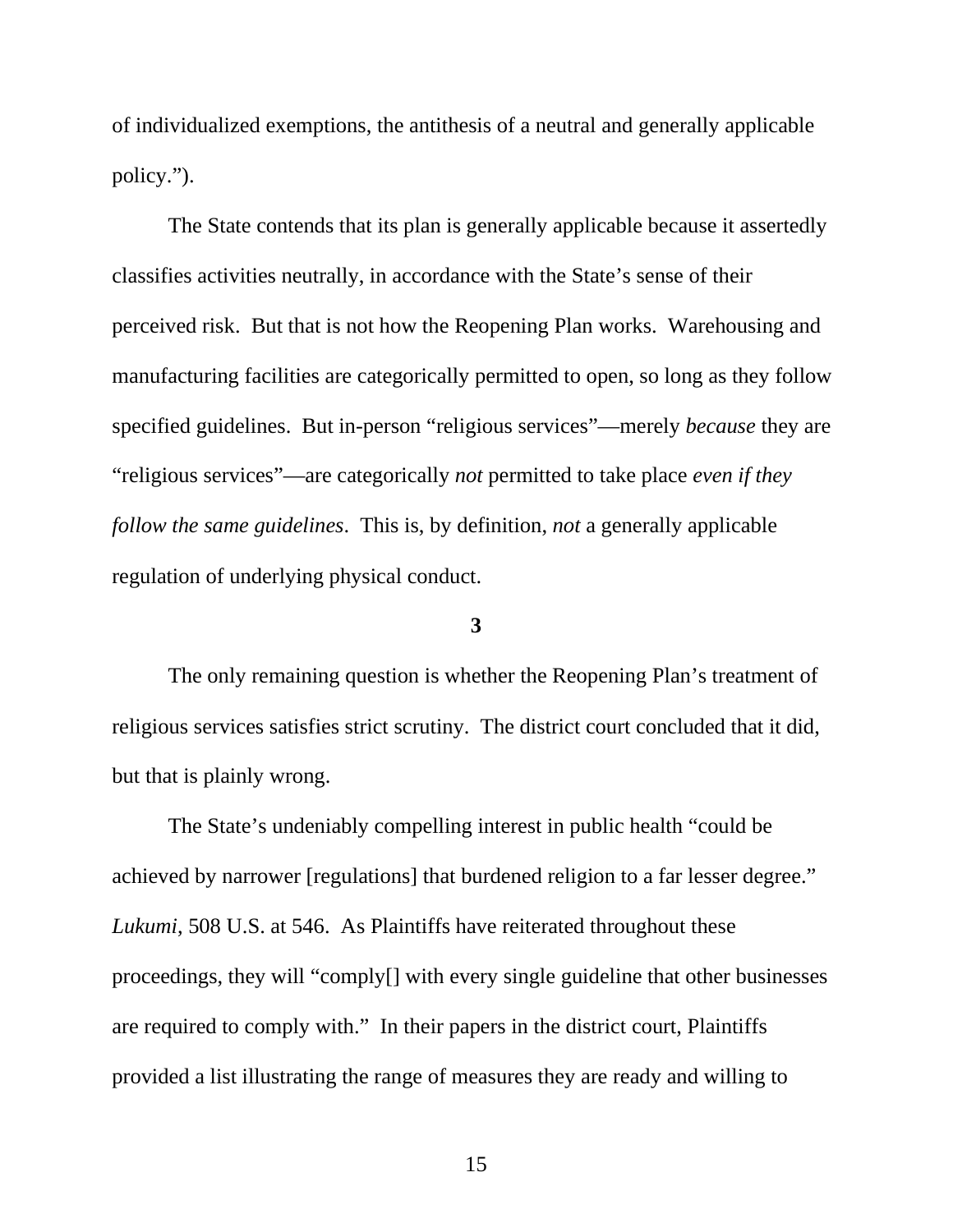implement on reopening, including spacing out the Church's seating, requiring congregants to wear face coverings, prohibiting the congregation from singing, and banning hugging, handshakes, and hand-holding. By regulating the specific underlying risk-creating *behaviors*, rather than banning the particular *religious setting* within which they occur, the State could achieve its ends in a manner that is the "least restrictive way of dealing with the problem at hand." *Roberts*, 2020 WL 231667[9](#page-18-0), at  $*5.9$ 

The State's only response on the narrow-tailoring point is to insist that there is too much risk that congregants will not follow these rules. But as the Sixth Circuit recently explained in *Roberts*, the State's position on this score illogically assumes that the very same people who cannot be trusted to follow the rules at their place of worship *can* be trusted to do so at their workplace: the State cannot "assume the worst when people go to worship but assume the best when people go to work or go about the rest of their daily lives in permitted social settings." *Roberts*, 2020 WL 2316679, at \*3.

 $*$  \* \*

Therefore, I conclude that Plaintiffs are highly likely to succeed on the merits of their Free Exercise Clause claim.

<span id="page-18-0"></span><sup>9</sup> On this score, it is noteworthy that, earlier today, the CDC issued "Interim Guidance for Communities of Faith." *See* https://www.cdc.gov/coronavirus/2019 ncov/php/faith-based.html.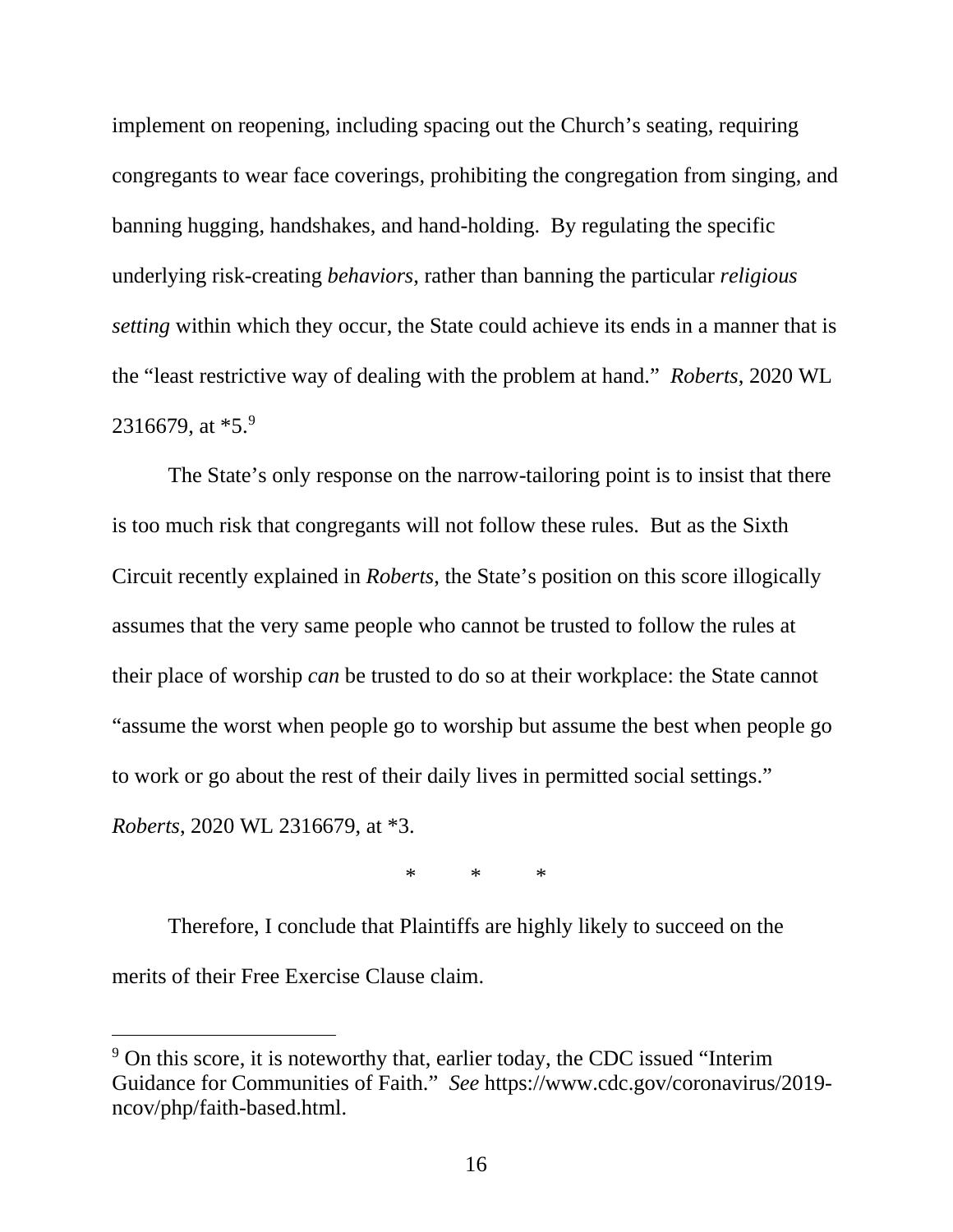**B**

All of the remaining considerations strongly favor the entry of an injunction pending appeal. The Bishop's inability to hold in-person worship services, and the Church members' inability to attend them, are certainly irreparable injuries. *Elrod v. Burns*, 427 U.S. 347, 373 (1976) ("The loss of First Amendment freedoms, for even minimal periods of time, unquestionably constitutes irreparable injury."); *O Centro Espirita Beneficiente Uniao Do Vegetal v. Ashcroft*, 389 F.3d 973, 1008 (10th Cir. 2004) (en banc) (Seymour, J., concurring in relevant part for a majority of the court) ("[T]he violation of one's right to the free exercise of religion necessarily constitutes irreparable harm."), *aff'd sub nom. Gonzales v. O Centro Espirita Beneficiente Uniao Do Vegetal*, 546 U.S. 418 (2006). The injury here is particularly poignant, given that Pentecost—which the eponymously named Church greatly desires to celebrate—falls on May 31. Indeed, the State explicitly "does not question the sincerity of Plaintiffs' belief that it is essential to gather in person for worship services."

I do not doubt the importance of the public health objectives that the State puts forth, but the State can accomplish those objectives without resorting to its current inflexible and overbroad ban on religious services. The balance of equities, and the public interest, strongly favor requiring the State to honor its constitutional